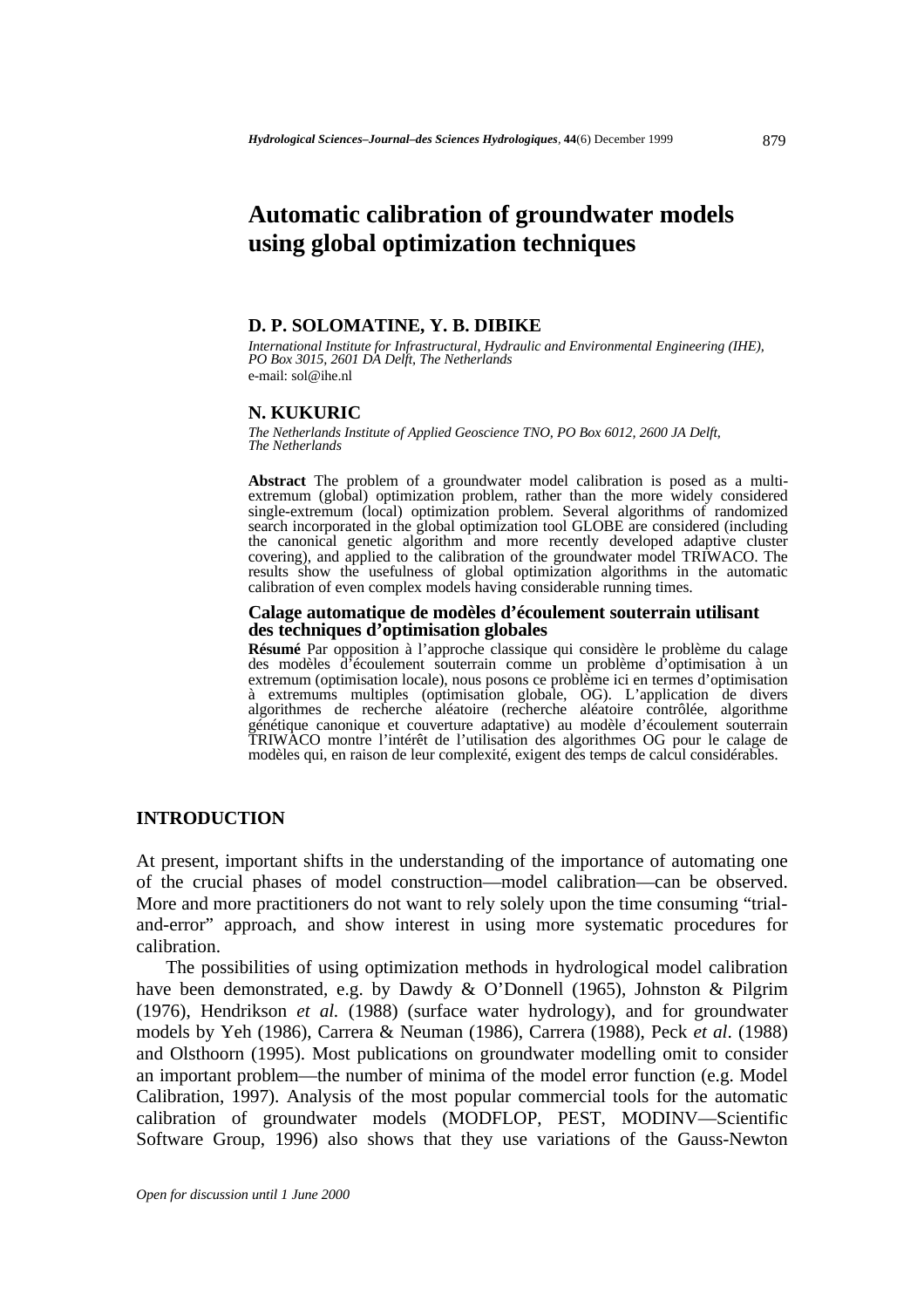method, which is a method of local search and is incapable of finding a global minimum. The latest research in calibration of groundwater models has concentrated on applications of various methods of single-extreme optimization (e.g. Olsthoorn, 1995), error function type (Zaadnoordijk & Stein, 1997) and parameter sensitivity (Hemker, 1997).

However, there is no evidence that the error function of a numerical model has only one minimum—rather, this is normally a multi-extreme function. In surface water hydrology, the problem of calibration is treated more and more as a multi-extreme problem (Wang, 1991; Sorooshian *et al.*, 1993; Solomatine, 1995; Franchini & Galeati, 1997; Kuczera, 1997). This may be attributed to the fact that the models being calibrated are simpler than groundwater models, and their running times are much less.

The purpose of this article is to consider the possibilities of using global, or multiextreme techniques in automated calibration of numerical groundwater models. Applicability of these techniques is demonstrated with a real case study. A global optimization tool GLOBE (Solomatine 1998, 1999) is applied to calibrate a numerical groundwater model developed with the use of the modelling package TRIWACO (1992). The performance of a new method of global optimization, adaptive cluster covering, is compared with another global optimization technique—the genetic algorithm.

### **THE PROBLEM OF MODEL CALIBRATION**

The objective of calibration (parameter optimization) of any model of a physical system is to identify the values of some parameters in the model which are not known *a priori*. This is achieved by feeding the model with input data, and comparing the computed output variables to the variable values measured in the physical system. Their difference should be minimized by solving an optimization problem, with independent variables being the unknown model parameters.

In the trial-and-error calibration of groundwater models, the model parameters such as hydraulic conductivity and specific storage are assigned to each node and the model calculates values of piezometric heads. The calculated heads are then compared with measured values and the model parameters are adjusted according to a modeller's judgement, in order to provide a better match. The calibration is repeated until an adequate match (with acceptable error) is obtained.

Given the vector **OBS**<sup>*t*</sup> of observed output variables values, and the corresponding vector  $\text{MOD}_t$  of the modelled values at time moments  $t = 1, ..., T$ , one of the widely used evaluation criteria for the discrepancy (error) between the model results and observations (in other words, the goodness of fit of the model) is:

$$
E = \frac{1}{T} \sum_{t=1}^{T} |\mathbf{OBS}_t - \mathbf{MOD}_t|^{\mathcal{G}}
$$
 (1)

where  $\gamma$  is taken between 1 and 2, and  $w_t$  is the weight associated with particular moments of time (for  $\gamma = 2$  and  $w_t = 1$ , *E* is the mean squared error). Sorooshian *et al.* (1993) and Pintér (1995) report the high degree of nonlinearity, and often nonsmoothness of such functions. The weighted accumulated deviation can be used also.

The problem of calibration may be formulated in different ways, for example as an optimal parameter estimation, or data assimilation, etc., but the essence of the problem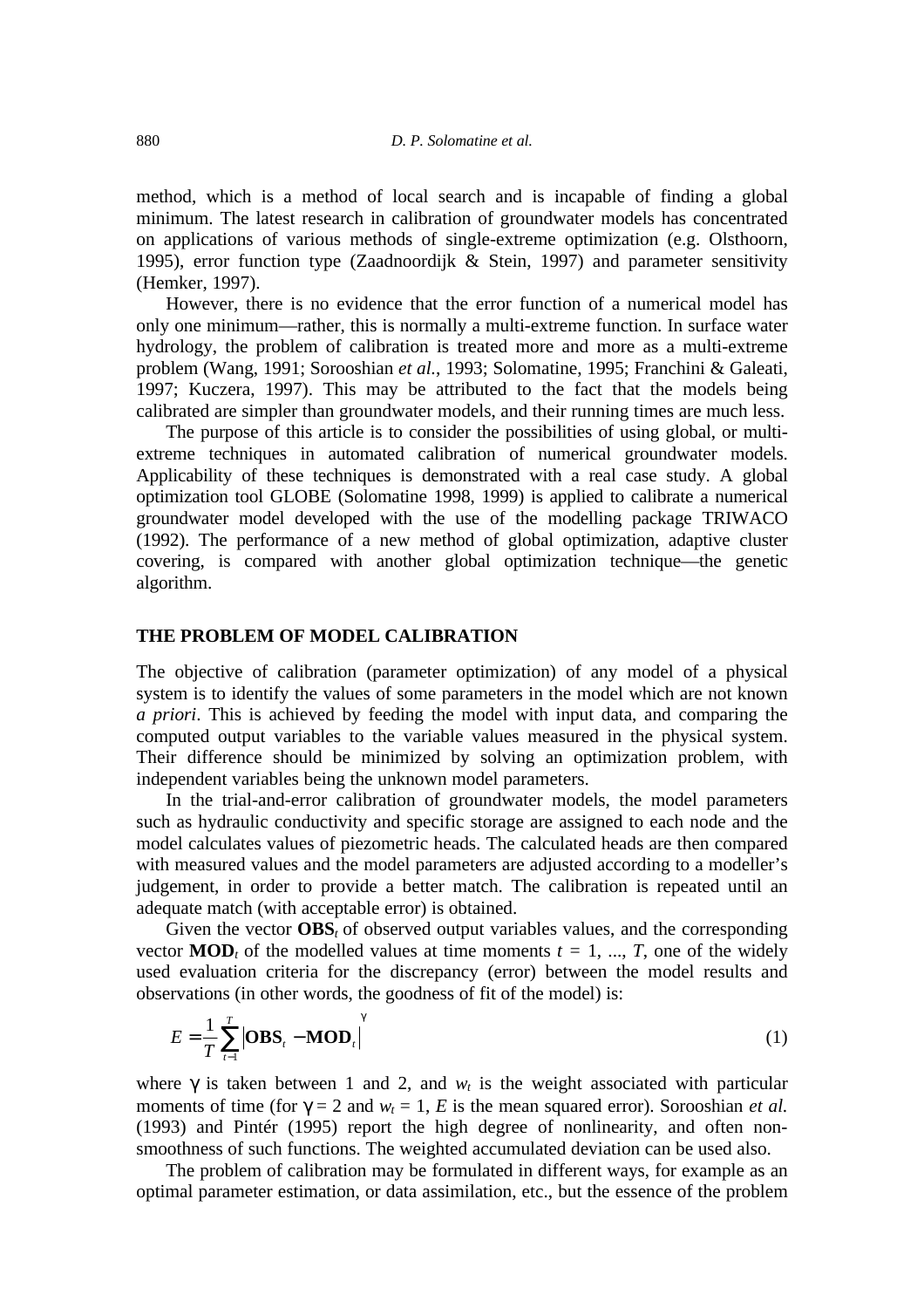remains the same—solving the problem of the model error minimization. If the problem is formulated as a single-extreme minimization problem, and certain assumptions are made about the model structure and/or model error formulation, then there are techniques available that allow the solution to be accelerated, e.g. those of adjoint modelling (Van den Boogaard *et al*., 1993).

In the present paper, for the sake of generality, no assumptions are made about the model structure and/or about the formulation of the model error function. Also, no assumption is made about the existence of just a single minimum of the error function; the optimization problem is posed as a global optimization problem (GOP).

A global minimization problem with box constraints is considered: find an optimizer *x\** such that:

$$
f^* = f(x^*) = \min f(x)
$$
  

$$
x \in X
$$
 (2)

where the objective function  $f(x)$  is defined in the finite interval (box) region of the *n*-dimensional Euclidean space:

$$
X = \{x \in \mathbb{R}^n : a \le x \le b \quad \text{(componentwise)}\}\tag{3}
$$

This *constrained optimization* problem can be transformed to an *unconstrained optimization* problem by introducing the *penalty* function with a high value outside the specified constraints. In cases where the exact value of an optimizer cannot be found, one refers to its *estimate* and, correspondingly, its *minimum estimate*.

Approaches to solving equations  $(2)$ – $(3)$  depend on the properties of  $f(x)$ . The following cases may be considered:

- $f(x)$  is a single- or multi-extreme analytically expressed function;
- $f(x)$  is a single-extreme function which is not expressed analytically;
- no assumptions are made about the properties of  $f(x)$ , so that in the general case it is a multi-extreme function which is not expressed analytically.

In practice, the GOP of calibration is sometimes solved simply by applying *singleextremum* function minimization (local search). In other problems, where an analytical expression of an objective function is available and derivatives can be computed, gradient-based methods are used (Jacobs, 1977). In the case where no analytical expression is given and derivatives cannot be computed, direct search methods can be used, such as downhill simplex descent (DSD) (Nelder & Mead, 1965), rotating directions (Rosenbrock, 1960), or direction set method (Powell, 1964). Brent (1973) and Press *et al.* (1990) describe the modification of Powell's method, where the line minimization is achieved by bracketing and quadratic interpolation. It has been modified for use in constrained optimization problems by the introduction of a penalty function outside the constraints interval, and is used in the GLOBE system which was applied in this study and is described in more detail below.

Many of the engineering applications of the 1970s and 1980s used accepted methods for single-extreme function minimization, but often without the investigation of unimodality. Most researchers recognized the problem of a "good" initial starting point, and even mentioned the necessity of trying several such points, but more rigorous practical procedures were not implemented. This can be partly attributed to the lack of a wider awareness within the engineering community of developments in the area of global optimization.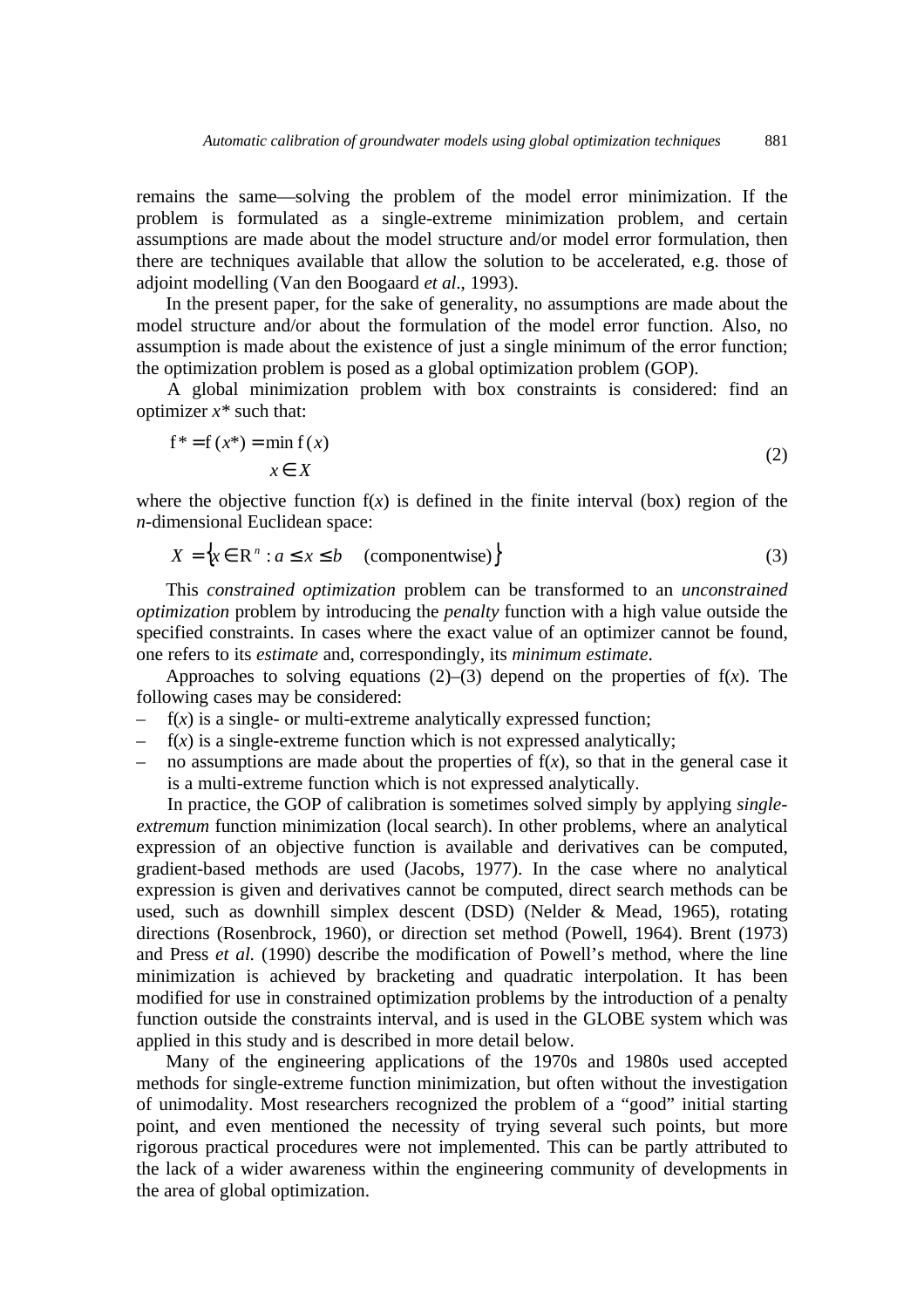# **APPROACHES TO THE MULTI-EXTREME MINIMIZATION**

The reader is referred to Törn & ilinskas (1989), Pintér (1995) and Neumaier (1997) for an extensive coverage of various methods. Many algorithms aimed at global search include various ideas, so that no accurate grouping of methods is possible. However, for the purposes of this paper the following groups may be distinguished: set (space) covering techniques; random search methods; methods based on multiple local searches (multistart); evolutionary and genetic algorithms; and other methods (simulated annealing, trajectory techniques, tunnelling approach, analysis methods based on a stochastic model of the objective function).

### **Set (space) covering methods**

In *set covering methods*, the search space is covered by *N* disjoined subsets  $X_1$ , ...,  $X_N$ . Then the objective function is evaluated at *N* representative points  $\{x_1, \ldots, x_N\}$  (called a grid), one representing each subset, and an optimizer with the least function value taken as an approximation of a global one. If the way of choosing these sets (or points representing these sets) does not depend on the values that f takes at these points, then the corresponding minimization algorithm is a grid (passive covering) algorithm. In most practical problems such algorithms are inefficient.

However, if all previously chosen points  $\{x_1, ..., x_k\}$  and function values  $\{f(x_1), ..., f(x_k)\}$  $f(x_k)$  may be used when choosing the next point  $x_{k+1}$ , then the algorithm is called a *sequential (active) covering* algorithm (Pintér, 1995). This class of algorithm is preferred to grid algorithms since they provide for the more directed type of search.

If  $f(x)$  is Lipschitzian (i.e. the variation rate of an objective function is bound by a known constant), then the set covering algorithms have some theoretically attractive properties. One of them is the possibility of finding a global minimum with any predefined accuracy, which gives the possibility to establish convergence criteria. In many parameter identification problems, when models exhibit "step-wise" changes in their outputs, the objective function can be non-smooth and even discontinuous; in these cases f is not always differentiable, the Lipschitz condition does not hold and establishing the convergence properties of algorithms becomes difficult.

### **Random search methods**

Pure direct random search (uniform sampling) The simplest scheme of obtaining an optimizer assessment, a pure direct random search (pure random search, Monte Carlo search, or direct search) draws *N* points from a uniform distribution in *X* and evaluates f at these points; the smallest function value found is the minimum f*\** assessment. If f is continuous, then there is an asymptotic guarantee of convergence, but the number of function evaluations grows exponentially with dimension *n*. An improvement is to make the generation of evaluation points in a sequential manner so that the already known function values are taken into account when the next point is chosen, thus producing an *adaptive random search*.

**Controlled random search (CRS)** In a controlled random search (Price, 1983), the vector  $\mathbf{r}^k$  is generated on the basis of a randomly chosen subset of previously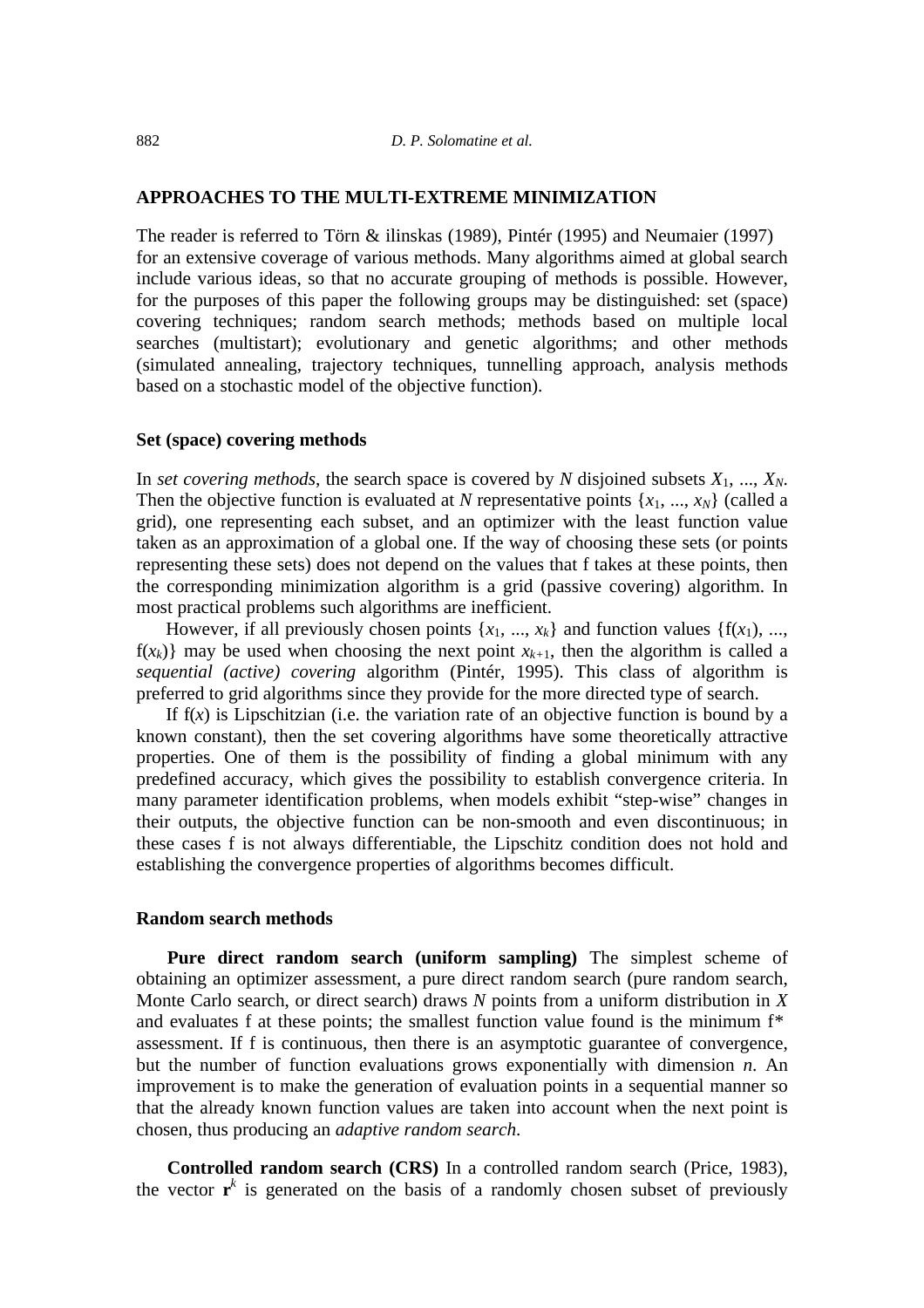generated points. The basic idea is that at each iteration a simplex is formed from a sample and a new trial point is generated as a reflection about the centroid of the remaining points; the worst point in the original set is then replaced by the new trial point. The ideas of controlled random search algorithms have been further extended by Ali & Storey (1994a) producing algorithms referred to as CRS4 and CRS5.

**Multistart and clustering** The basic idea of the family of multistart methods is to apply a local search procedure several times, and then to make an assessment of the global optimizer. The GLOBE system used in this paper includes two multistart algorithms—Multis and M-Simplex. They are both constructed according to the following pattern:

*Step 1* Generate a set of *N* random points and evaluate the function f at each of them.

*Step 2* (*reduction*) Reduce the initial set by choosing the *p* best points (with lowest value of f).

*Step 3* (*local search*) Launch local search procedures starting from each of the *p* points. The best point reached is the minimizer assessment.

In Multis, the Powell-Brent local search (Powell, 1964; Brent, 1973; Press *et al.*, 1990) is used at Step 3. M-Simplex is similar to Multis, but instead of Powell-Brent search the downhill simplex descent of Nelder & Mead (1965) is used.

Popular versions of multistart and other GO algorithms are based on *a priori* clustering of potential starting points. The region (area) of attraction of a local minimum  $x^*$  is the set of points in *X* starting from which a given local search procedure *P* converges to  $x^*$ . In the ideal case, the multistart methods aim at beginning this local search procedure exactly once in every region of attraction (Törn & ilinskas, 1989).

Two typical problems are connected with clustering methods. Firstly, clusters may contain several areas of attraction and the local search procedure may miss the global minimum; such a situation can be termed *underclustering*. Secondly, one region of attraction may be divided over several clusters. In this case the local search procedure will locate the same minimum more than once with corresponding redundant function evaluations; this situation may be called *overclustering*. The ACCO strategy uses clustering as the first step of randomized search.

**Evolutionary algorithms** The family of evolutionary algorithms (EA) is based on the idea of modelling the search process of natural evolution, although these models are crude simplifications of biological reality. Evolutionary algorithms introduce some modifications to random search and use terminology from biology and genetics. In genetic algorithm (GA), the binary coding of coordinates is introduced, so that an *l*-bit binary variable is used to represent the integer code of one coordinate  $x_i$ , with the value ranging from 0 to  $2^l - 1$  that can be mapped into the real-valued interval [ $a_i$ ,  $b_i$ ] (see equation (3)). Connecting the codings of all the coordinates, an overall binary string *G* of length *nl* is obtained for each point, which is called the *chromosome*. For a random sample at each iteration pairs of parent individuals (points) selected on the basis of their "fit" (function value) recombine and generate new "offspring".

Such a recombination (or *crossover*) operator is defined in the following: select two points (parents) *S* and *T* from the population according to some rule (e.g. randomly), select a number ρ (e.g. randomly) between 1 and *nl*, and form either one new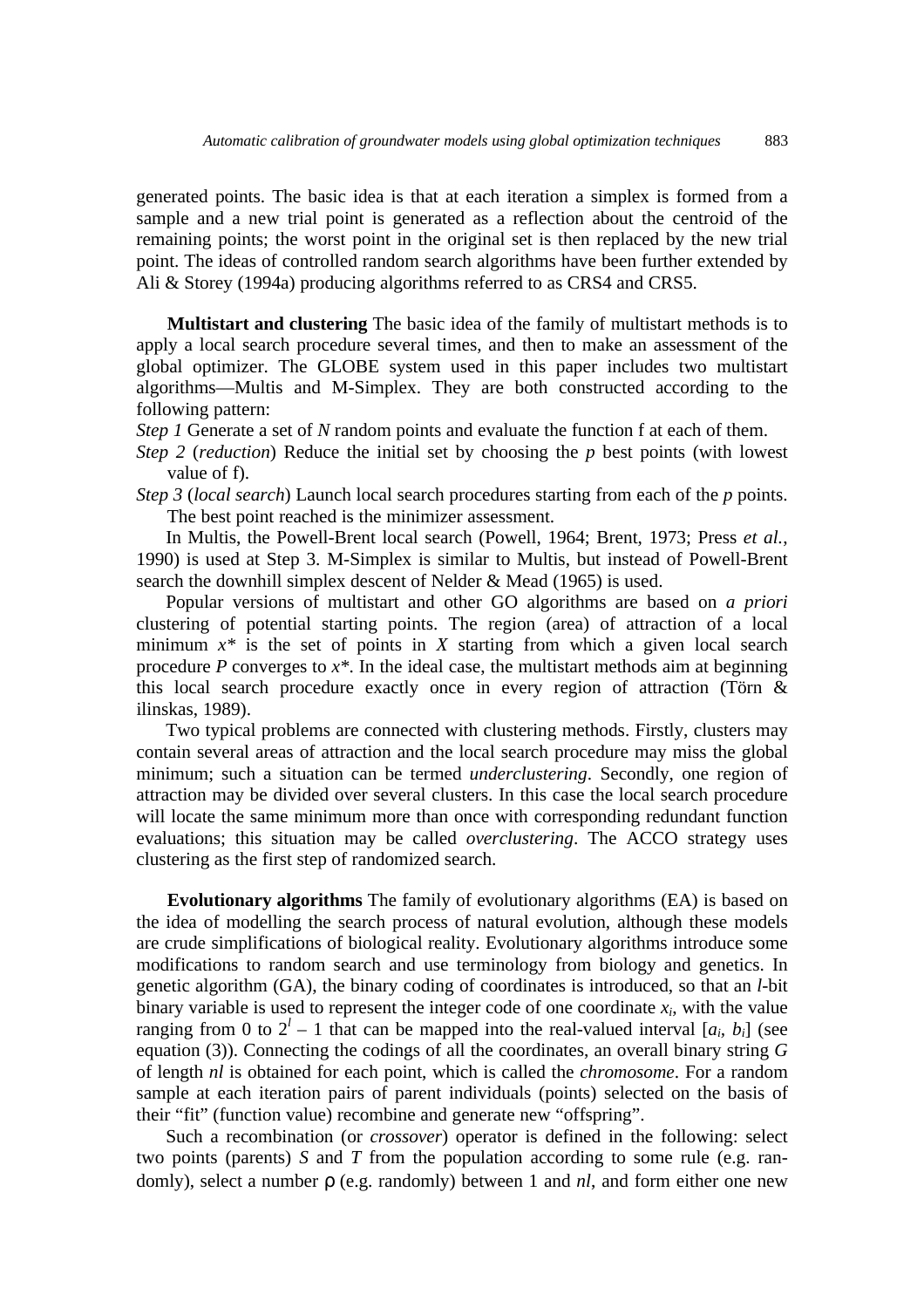point *S'*, or two new points *S'* and *T'*, by taking some of the bits of coordinate values from the first parent *S*, and some from the other parent *T.* The best offspring are selected for the next generation. Offspring may also "mutate"—a randomly chosen bit in the string *G* is changed to its negative. The idea is that fit parents are likely to produce even fitter offspring. In fact, any random search may be interpreted in terms of biological evolution; generating a random point is analogous to a mutation, and the step made towards the minimum after a successful trial may be treated as a selection.

Back & Schwefel (1993) give an overview of various evolutionary algorithms, which differ mainly in the types of mutation, recombination and selection operators. Various versions of a canonical genetic algorithm (Goldberg, 1989; Michalewicz, 1996) are applied in many areas (e.g. Wang, 1991; Cieniawski *et al*., 1995).

Several versions of genetic algorithms were compared (including versions with the "tournament" and "fitness rank" selection) and the one that performed best was chosen for the implementation in the GLOBE system used in the present study. This is a variant of GA with the "fitness rank" selection, one-point crossover, 15-bit coding of variables, bit mutation, and preservation of the best points discovered so far (Solomatine 1999).

### **THE STRATEGY OF ADAPTIVE CLUSTERING**

The basic ideas behind the adaptive cluster covering (ACCO, and its version, ACCOL) were first outlined by Solomatine (1995) and the details are given in Solomatine (1999). The strategy of ACCO was first conceived as a workable combination of some common sense ideas (reduction, clustering and covering) that could be useful in general-purpose search. The ACCO strategy is based on the following four principles (Fig. 1): *clustering* (to identify regions of attraction and to launch further global search in them); *covering shrinking sub-regions* (the values of the objective function are assessed at points drawn from the uniform or some other distribution); *adaptation* (shifting the sub-region of search, shrinking it, and changing the density of each covering); and *periodic randomization* (solving the problem several times and/or to rerandomize some populations at intermediate steps).

In Fig. 1 the initial sampling and the regional iterations 1 and 2 for one of the clusters in a two-dimensional case are shown. Depending on the implementation of each of these principles, it is possible to generate a family of various algorithms using non-rectangular domains (hulls), non-uniform sampling and various versions of cluster generation and stopping criteria.

In a variation of ACCO, referred to as ACCOL (adaptive cluster covering with local searches), there are two phases:

**ACCO phase** ACCO strategy is used to find several regions of attraction, represented by the promising points which are close to potential minimizers (called "potent"). The potent set  $P_1$  is formed by taking one best point from those found for each cluster during the progress of ACCO. After ACCO stops, the set  $P_1$  is reduced to  $P_2$  by leaving only several *m* (1, ..., 4) best points which are also distant from each other.

**Local search (LS) phase** An accurate algorithm of local search is started from each of the potent points of  $P_2$  (multistart) in order to find the minimum accurately. In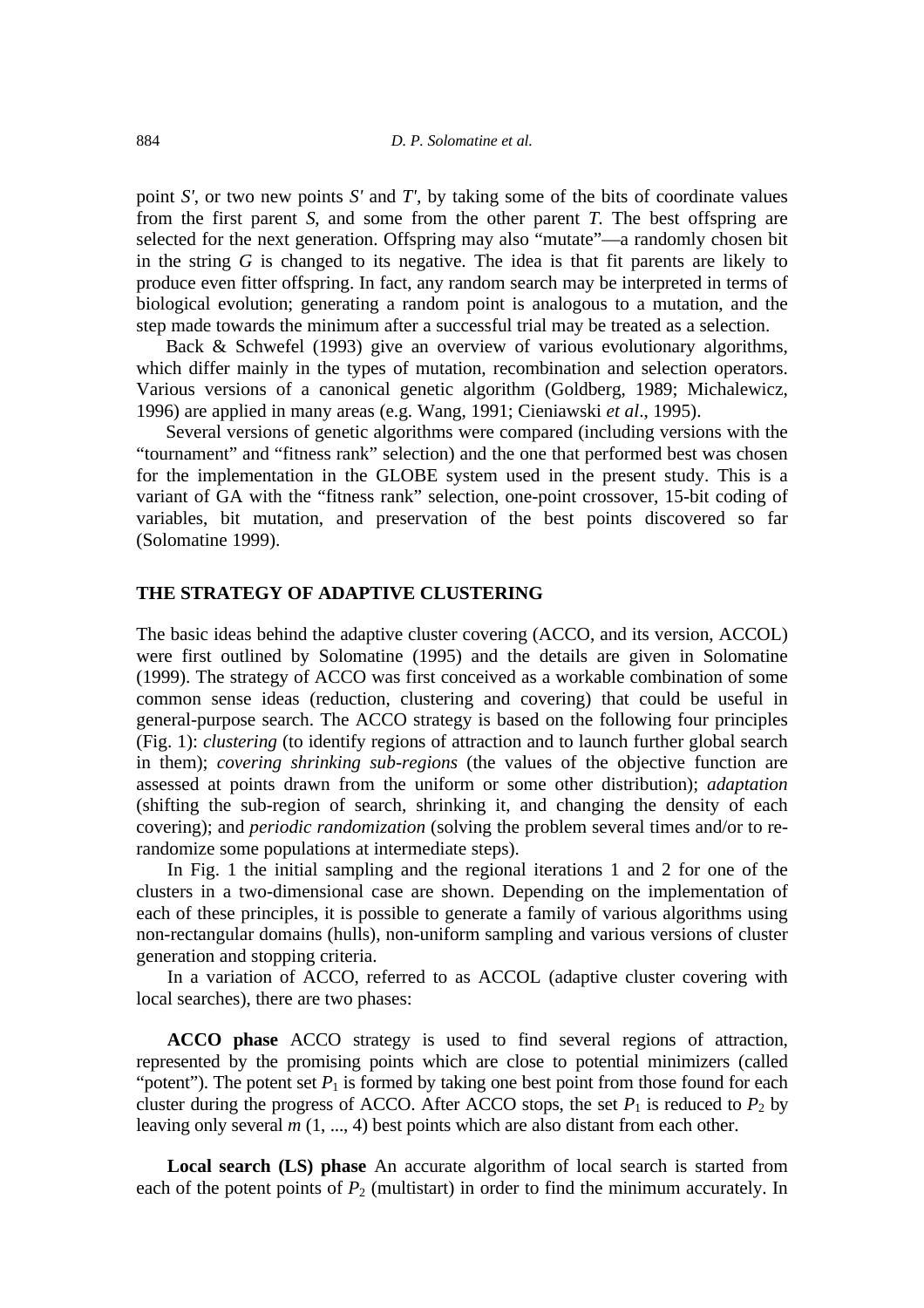

- C initial population
- 'good' points grouped into three clusters
- points generated at iteration 1  $\blacksquare$  $\mathsf{x}$
- $\circledcirc$ 'best' point in region 1, ⊠ 'best' point in region 2 around which region 2 is formed

**Fig. 1** ACCO in a two-dimensional case. Domain is randomly covered, points are evaluated, "good" ones are clustered; for each cluster, smaller regions are repetitively formed around the current "best" point and progressively covered.

points generated at iteration 2

the particular implementation, a version of the Powell-Brent search (Powell, 1964; Brent, 1973) was used that does not require the knowledge of gradients.

Experiments have shown that, compared to traditional multistart methods, ACCOL brings significant economy in function evaluations.

### **GLOBAL OPTIMIZATION TOOL** *GLOBE*

In order to apply the global optimization techniques to the problems of model calibration, the PC-based system GLOBE has been developed by one of the authors (Solomatine, 1999). GLOBE can be configured to use an external program to supply the objective function values. Figure 2 shows the organization of the calibration process. MODEL must be an executable module (program) which does not require any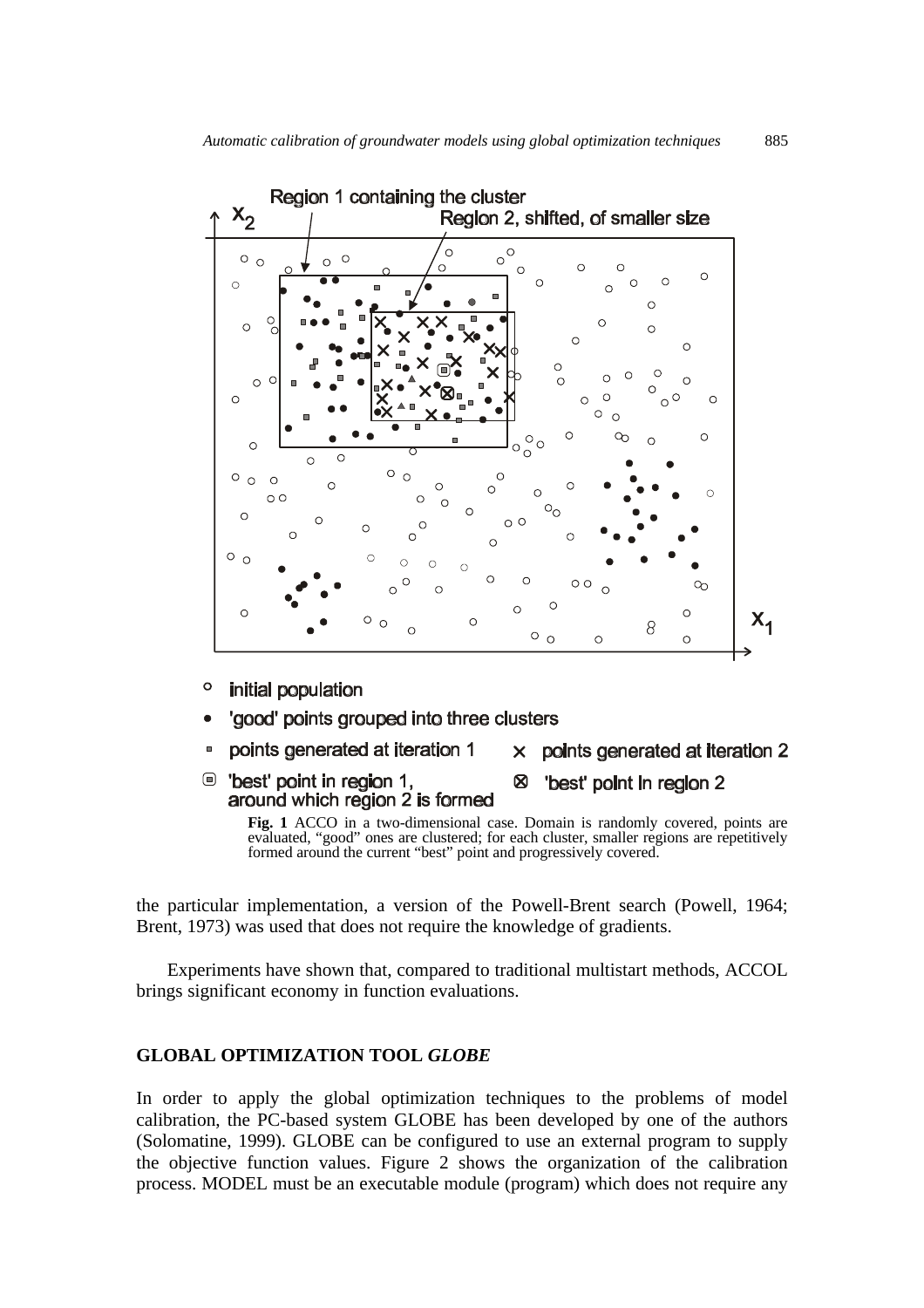

**Fig. 2** Organization of the calibration process using GLOBE.

user input, and the user has to supply two transfer programs P1 and P2. These three programs (MODEL, P1, P2) are activated from GLOBE in a loop.

The user interface includes several graphic windows displaying the progress of minimization in different coordinate plane projections. The parameters of the algorithms can be easily changed by the user. Currently, GLOBE includes the following algorithms:

- CRS2 (controlled random search; Price, 1983) described above;
- CRS4a (our modification of the controlled random search by Ali & Storey, 1994a);
- genetic algorithm (GA), in the version described above;
- Multis, multistart algorithm, as described above;
- M-Simplex, multistart algorithm, as described above;
- adaptive cluster covering (ACCO);
- adaptive cluster covering with local search (ACCOL).
- adaptive cluster descent (ACD) (Solomatine, 1999);
- adaptive cluster descent with local search (ACDL) (Solomatine, 1999).

It is planned to complement GLOBE by such methods as simulated annealing, topographical multilevel single linkage (Torn & Viitanen, 1994; Ali & Storey, 1994b) and other reportedly efficient methods.

# **TRIWACO GROUNDWATER MODEL**

The objective of this study was to investigate the possibility of using global optimization techniques for automatic calibration of a numerical groundwater model of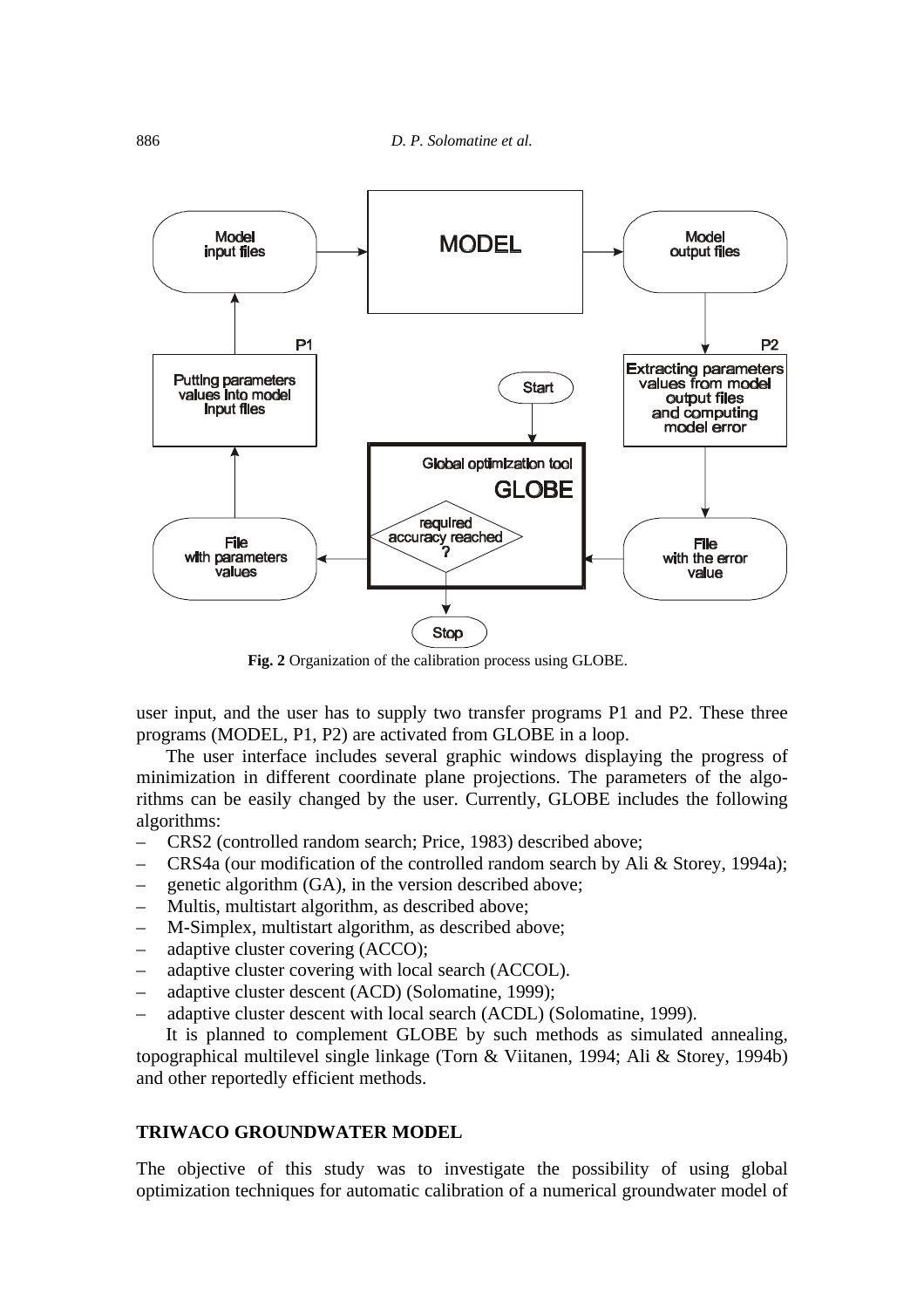the Goeree catchment in The Netherlands. The catchment has been modelled using the TRIWACO package (TRIWACO, 1992).

TRIWACO is a numerical program package for quasi three-dimensional simulation of groundwater flow based on the finite element technique. It has been developed by IWACO BV in The Netherlands, and can be used to build models of groundwater flow in up to nine aquifers, separated by aquitards. The package consists of preprocessing, finite element and post-processing programs. The different program modules of TRIWACO are briefly described below:

**Grid generator (TESNET)** generates a grid of triangular elements. Rivers, sources and other fixed points are incorporated in the grid. The program is provided with a procedure to generate a more condensed grid around point sources.

**Parameter allocator (ARPADI)** allocates values of spatially distributed geohydrological parameters (e.g. the transmissivity or hydraulic conductivities) to nodal points in a mesh of triangular elements. These values may be offered to ARPADI in the form of sub-areas, points or a combination of them. This program also allocates values of river or boundary parameters to nodal points.

**Finite Element Calculation module (FLAIRS)** is a program that performs the finite element calculations for saturated groundwater flow. The program uses triangular elements with linear shape functions. Calculations are based on Galerkin's method and it can handle a variety of problems. The partial differential equation that is (approximately) solved in the program FLAIRS follows from Darcy's law and the continuity equation. The Dupuit-Forchheimer assumption is used, so that the partial differential equations in terms of the potential *h* (or groundwater head) can be written as:

$$
\frac{\partial}{\partial x}\left[T_{xx}\frac{\partial h}{\partial x}\right] + \frac{\partial}{\partial x}\left[T_{xy}\frac{\partial h}{\partial y}\right] + \frac{\partial}{\partial y}\left[T_{yx}\frac{\partial h}{\partial x}\right] + \frac{\partial}{\partial y}\left[T_{yy}\frac{\partial h}{\partial y}\right] + q = S\frac{\partial h}{\partial t}
$$
(4)

For multi-aquifer systems, as in Fig. 3, the above equation holds for each aquifer. The aquifers are coupled by the recharge term *q* which is the vertical flow through the



**Fig. 3** A multi-aquifer system with recharge terms.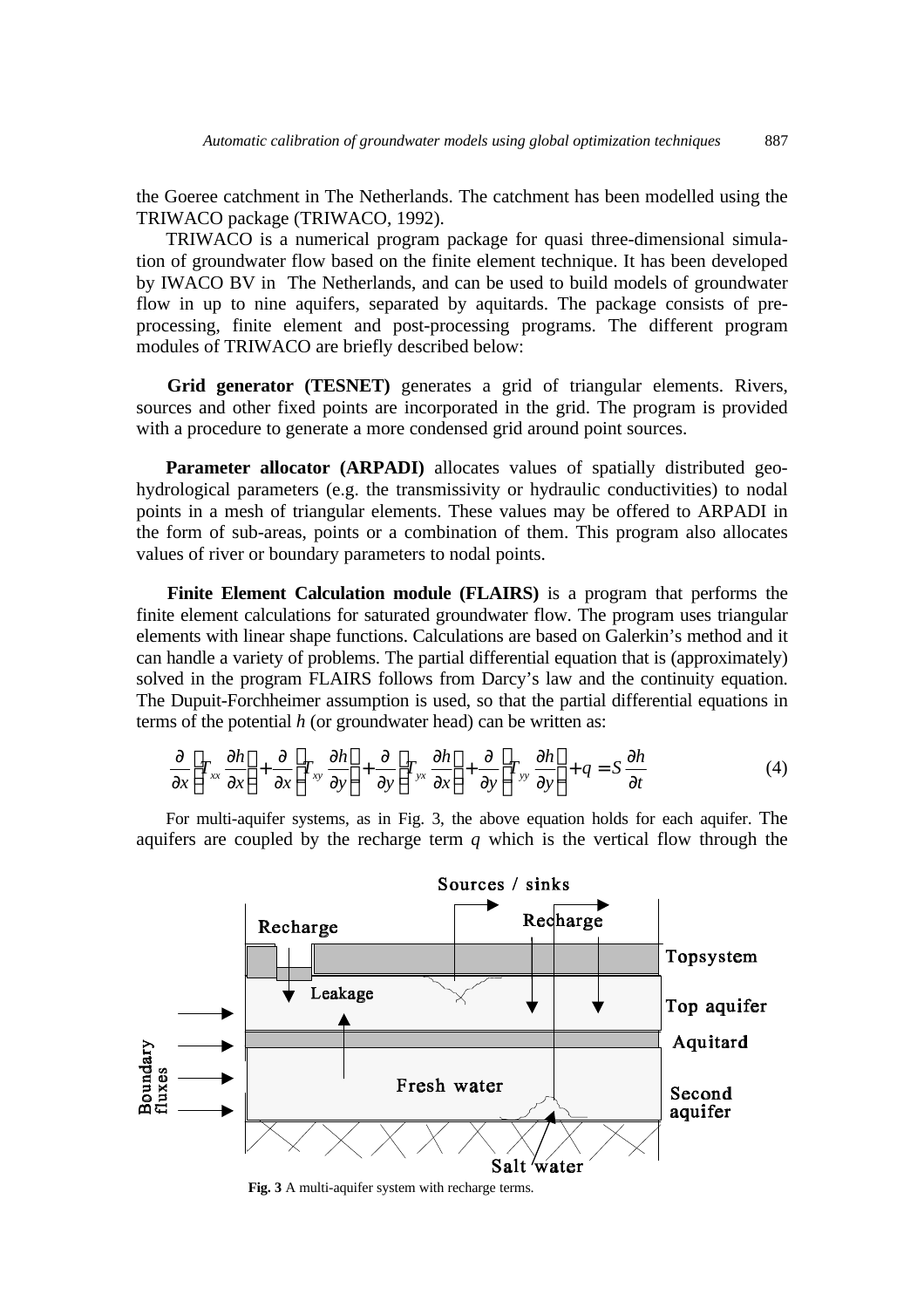aquitards. The movement in the horizontal direction is calculated from the heads in the nodes. The vertical movement is determined by means of the continuity condition. The recharge term *q* describes a number of different effects. In this program it is split into four parts: recharge from a top system due to, for example, precipitation  $(q_a)$ ; leakage through aquitards between aquifers  $(q_l)$ ; point sources or sinks  $(q_s)$ ; and rivers and drains  $(q_r)$ . The partial differential equation can then be written as:

$$
\frac{\partial}{\partial x}\left[T_{xx}\frac{\partial h}{\partial x}\right] + \frac{\partial}{\partial x}\left[T_{xy}\frac{\partial h}{\partial y}\right] + \frac{\partial}{\partial y}\left[T_{yx}\frac{\partial h}{\partial x}\right] + \frac{\partial}{\partial y}\left[T_{yy}\frac{\partial h}{\partial y}\right] + q_a + q_t + q_s - S\frac{\partial h}{\partial t} = 0 \quad (5)
$$

The partial differential equation (5) is then solved for the water level *h* in the different aquifers by the Galerikin finite element method (Huyakorn & Pinder, 1983).

**The stream line and travel time calculation module (TRACE)** determines stream lines and travel times of the water particles starting at a user-defined point in the modelled system going upstream or downstream.

Finally, plotting and other post-processing activities allow all the calculation results to be visualized (TRIPLOT module).

### **TRIWACO model of Goeree**

Goeree is an area located in the southwestern part of The Netherlands; it is a former island in the delta of the rivers Meuse and Schelde. Groundwater is abstracted in the dune area at Kleistee (Fig. 4), while artificial recharge is introduced by a system of drains and infiltration canals present in the dunes.

The groundwater flow system of Goeree has been modelled (Zaadnoordijk, 1990) to gain insight into the current situation and to evaluate different alternatives for increasing the production of drinking water to meet growing demand. Based on the geological information, a system of three aquifers with two aquitards in between, has been identified as shown in Fig. 4. The topmost aquifer is phreatic and consists of sand



**Fig. 4** Aquifer system of Goeree, The Netherlands.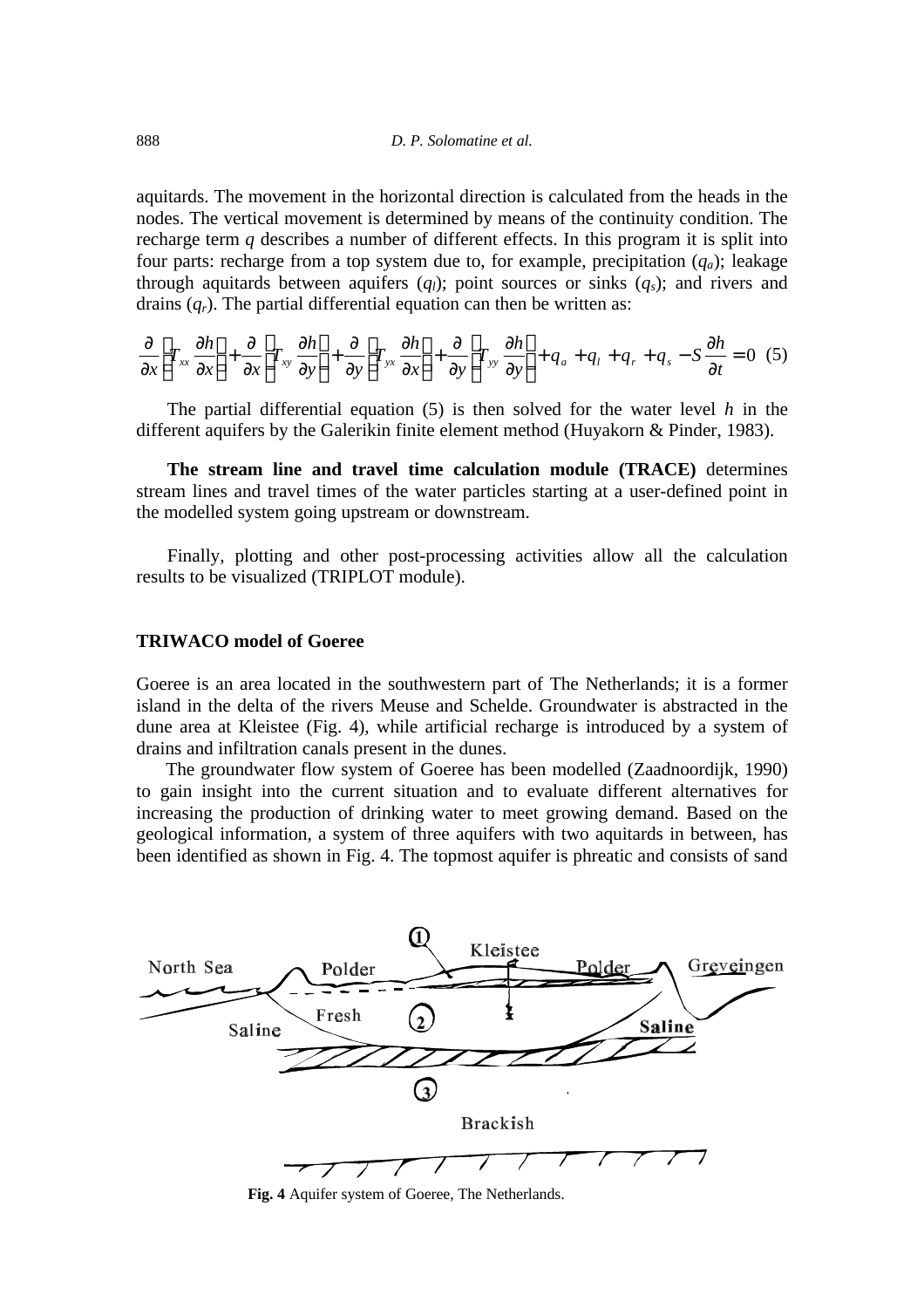with a hydraulic conductivity of  $5-15$  m day<sup>-1</sup>, while the second aquifer is composed of sand with a slightly higher hydraulic conductivity ranging between 10 and 20 m  $\text{d}$ ay<sup>-1</sup>. The hydraulic resistance of the first aquitard varies between 600 and 4500 days whereas the that of the second aquitard has values of 1000–15 000 days. The third aquifer is almost entirely filled with salt or brackish water and the hydraulic conductivity has an estimated value of  $7 \text{ m day}^{-1}$ .

TRIWACO has been used to set up a stationary (steady state) groundwater flow model of Goeree. The model has been calibrated (manually) for the average situation in 1984. Initial values of the parameters were taken from the data survey. They have been refined during the calibration with measured heads in the first and second aquifer.

### **Parameter identification for calibration**

In the implementation of TRIWACO dozens of parameters are used to specify the geohydrological condition of the groundwater basin. These parameter values are found in the complementary files containing structured data. After careful examination of the groundwater system, three sets of relatively important parameters were selected for the automatic calibration. The other parameters were left as they had been set by the manual calibration. The three sets of parameters were: permeability of the first two aquifers, hydraulic resistance of the semi-pervious top layer (or recharge parameter 2), and resistance of the first aquitard.

Since the parameters are spatially distributed, the total number of parameters involved in each of the above sets are 3, 10 and 16 respectively; a total of 29 parameters therefore required calibration. Each parameter describes a particular geohydrological behaviour of a certain region in the groundwater system being modelled.

After identifying the parameters to be optimized, the next task was to specify the range of variability for each parameter. Since there is no detailed information about the geohydrological condition of the study area, the parameter values provided in the manually calibrated model were taken as a reference and a reasonable parameter range around these values was taken for calibration.

Normally, no assumption can be made about the particular nature of the error function corresponding to the different possible combinations of parameters of physically-based groundwater models. In most cases, it is considered as a multiextremum function, which cannot be expressed analytically. The multi-extremum nature of the error function of the model investigated in this study is demonstrated by selecting two of the 29 parameters (permeability and aquitard resistance), and running the model for different combinations of these two parameters  $(40 \times 40 = 1600)$  within their respective ranges while freezing the remaining 27 parameters at predefined values. The corresponding values of the root mean square error (RMSE) between the simulated and observed water levels at the observation wells considered for calibration are plotted in Fig. 5. In addition to the non-smoothness of the error surface, Fig. 5 shows a high number of local minima. If all 29 parameters are allowed to vary, the number of local minima will increase even more. It is obvious that if a local search algorithm is applied in such a situation, it may easily get trapped (attracted) by one of the multiple local minima and will never converge to the global minimum. This justifies the use of global optimization algorithms.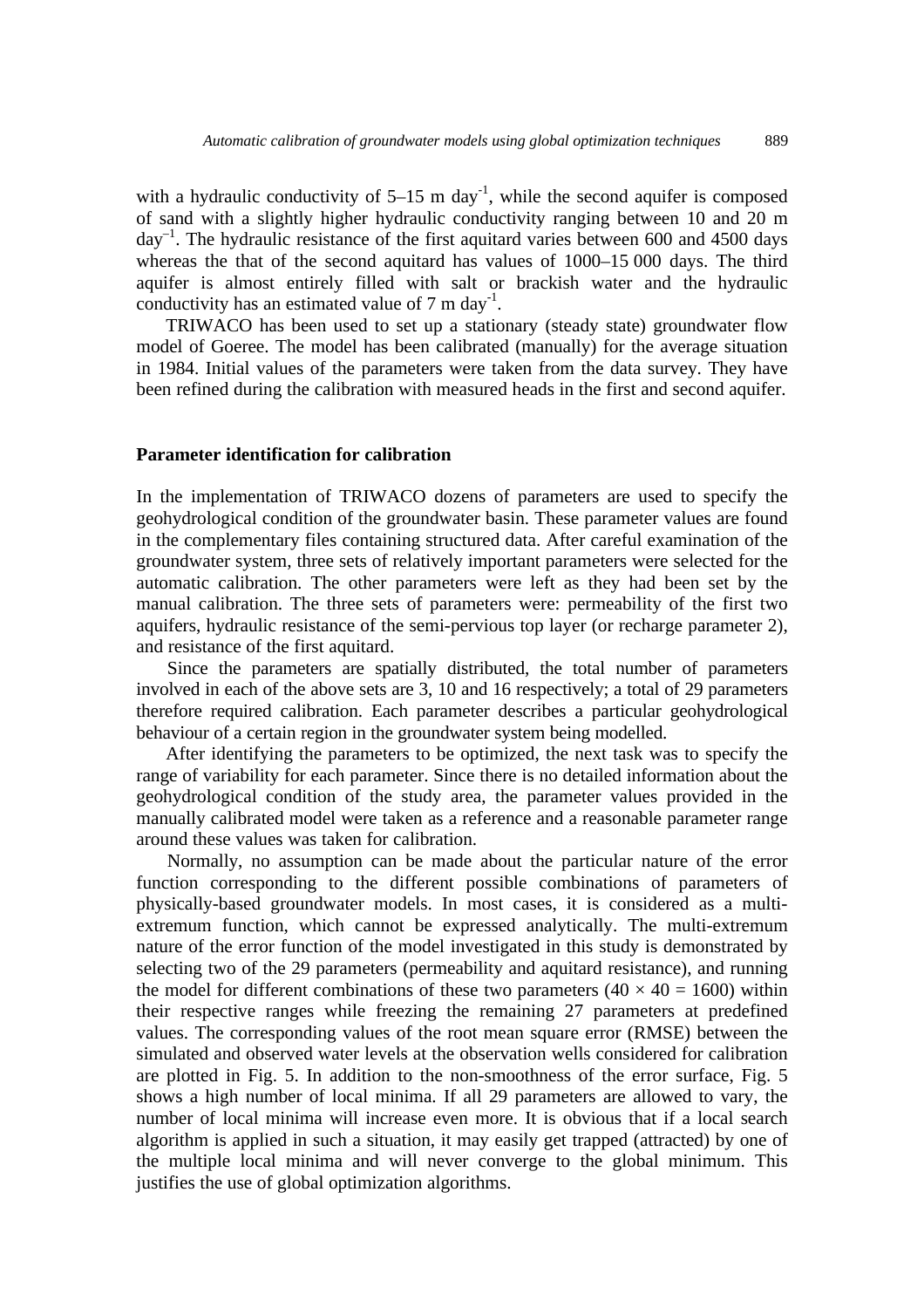890 *D. P. Solomatine et al.*



**Fig. 5** A typical plot of error function.

### **CALIBRATION EXPERIMENTS**

TRIWACO was designed as an executable module (program) which does not require any keyboard input, and the two transfer programs P1 and P2 were written (Fig. 2). One run of TRIWACO took several minutes, and one calibration experiment run took up to 16 h of running time on a Pentium 120 MHz PC. Various GO algorithms were used, but due to the considerable running times, only the performances of ACCO, ACCOL and GA were compared in detail, i.e. with respect to the number of function evaluations needed (efficiency) and accuracy (effectiveness).

In order to obtain a better insight into the calibration process and to access the sensitivity of each group of parameters, the calibration tests were organized in three phases. In the first phase, only the three permeability parameters were considered. During the second phase, all three sets of parameters were considered for calibration and different alternatives were investigated. In the third phase, the performance of the optimization algorithms was investigated with respect to some of their characteristic parameters. The conventional root mean square error (RMSE) between the measured and simulated water levels was used as an objective function. After each calibration phase, the results were presented graphically and interpreted accordingly.

### **Optimization of three parameters**

In the first phase, the three permeability parameters were considered for calibration. The difference between the simulated and measured water levels are shown in Fig. 6 for both automatic and manual calibration results. The simulated water levels deviate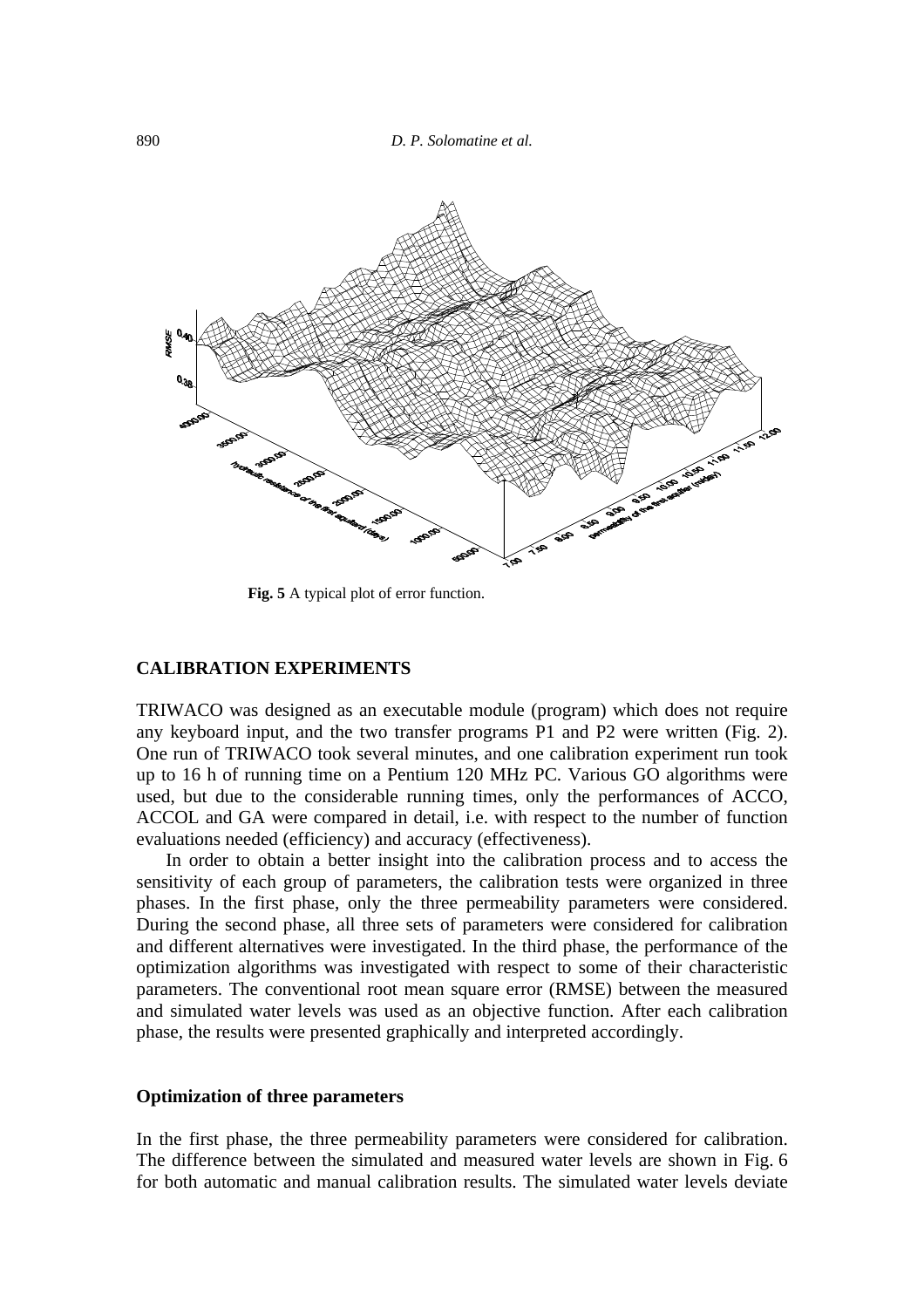

**Fig. 6** Comparison of calibration results: second aquifer, three calibration parameters.

from the observed ones. This might be due to insufficient (i.e. inexact) data about the various boundary conditions in the model. However the automatic calibration results show an improvement over the manual calibration, especially in the second aquifer. A RMSE of 0.40591 was obtained after the manual calibration. ACCO seems to perform better than GA since it achieved the best functional value of 0.368239 at about 645 function evaluations while GA obtained a similar functional value of 0.368511 at about 1170 function evaluations (81% more than ACCO). A local search launched after ACCO was finished (ACCOL) showed almost no improvement in the RMSE.

### **Optimization of 29 parameters**

As the number of calibration parameters increased from 3 to 29, a considerable improvement in the error function value was expected. However, no significant improvement was observed (Fig. 7). A closer look at the recharge and resistance



**Fig. 7** Comparison of calibration results: second aquifer, 29 calibration parameters.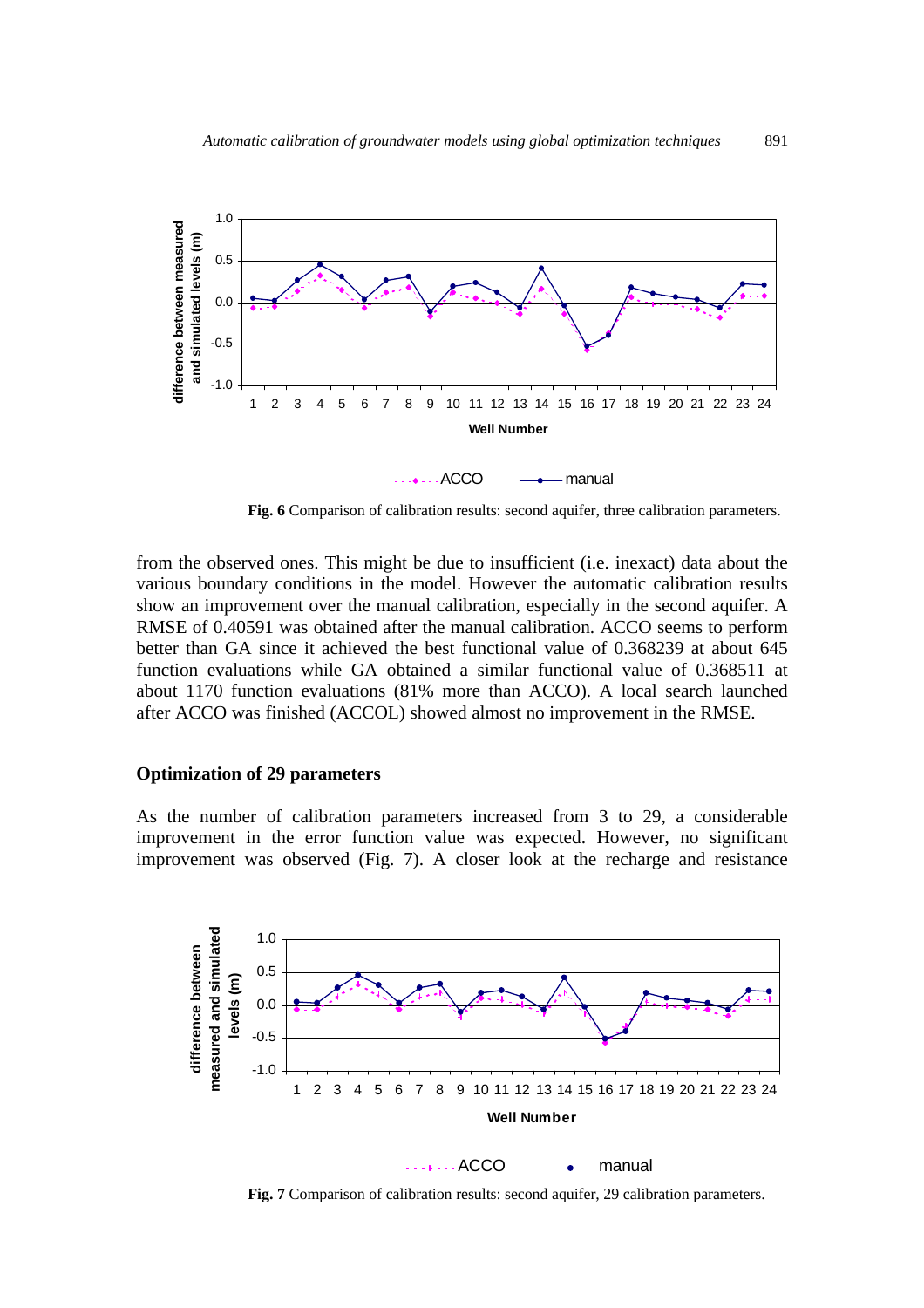| Test | Optimiz.<br>algorithm | Number of<br>parameters | Range of parameters values: |                                |                       |              | Number of               | Minimum                 |
|------|-----------------------|-------------------------|-----------------------------|--------------------------------|-----------------------|--------------|-------------------------|-------------------------|
| no.  |                       |                         | PX1<br>$(m \, day^{-1})$    | PX <sub>2</sub><br>$(m day-1)$ | RP2<br>$\text{(day)}$ | CL1<br>(day) | function<br>evaluations | value of error<br>found |
|      | Manual                |                         |                             |                                |                       |              |                         | 0.40591                 |
|      | <b>ACCO</b>           | 3                       | $5 - 15$                    | $10 - 15$                      |                       |              | 605                     | 0.386523                |
| 2    | <b>GA</b>             | 3                       | $5 - 15$                    | $10 - 15$                      |                       |              | 1822                    | 0.382884                |
| 3    | <b>ACCO</b>           | 3                       | $5 - 15$                    | $10 - 20$                      |                       |              | 645                     | 0.368239                |
| 4    | <b>GA</b>             | 3                       | $5 - 15$                    | $10 - 20$                      |                       |              | 1170                    | 0.368511                |
| 5    | <b>ACCO</b>           | 29                      | $5 - 15$                    | $10 - 15$                      | 40                    | 400          | 785                     | 0.384578                |
| 6    | <b>ACCO</b>           | 29                      | $5 - 15$                    | $10 - 15$                      | 60                    | 800          | 781                     | 0.382623                |
|      | <b>ACCO</b>           | 29                      | $5 - 15$                    | $10 - 20$                      | 60                    | 800          | 791                     | 0.36097                 |
| 8    | <b>ACCO</b>           | 29                      | $5 - 15$                    | $10 - 20$                      | 100                   | 1600         | 807                     | 0.360555                |
| 9    | <b>ACCO</b>           | 29                      | $5 - 15$                    | $10 - 30$                      | 60                    | 800          | 775                     | 0.35791                 |
| 10   | <b>GA</b>             | 29                      | $5 - 15$                    | $10 - 30$                      | 60                    | 800          | 5015                    | 0.35171                 |

**Table 1** Summary of calibration results.

parameters revealed that in spite of the wider parameter ranges set in the calibration process, the groundwater model is not sensitive to these parameters. The reason for this might be that these parameters have little influence on the behaviour of the groundwater system, or the modelled water levels are not very sensitive to these parameters. The calibration results from both phases of the study are summarized in Table 1.

### **CONCLUSIONS AND RECOMMENDATIONS**

Even though only limited data sets were tested, the presented experiments with the GLOBE tool (www.ihe.nl/hi/sol/global.htm) show that the automatic calibration of the model, especially with the three permeability parameters, improved results relative to the fully manual calibration.

Due to the considerable running times of hydrodynamic numerical models, the performance of the two optimization algorithms is an important issue. In this particular study both GA and ACCO came up with similar parameter sets and close error function values for given calibration conditions. However, GA required a larger number of function evaluations, and hence, longer running times, than ACCO/ ACCOL. Other experiments (Solomatine, 1999) also confirm the conclusion of the better performance of several global optimization algorithms (ACCO and CRS4) over the canonical genetic algorithm.

In general, once the appropriate parameters for calibration were identified, and some good estimates for the range of parameter values were obtained, the global optimization techniques provided more reliable estimates of the parameters giving the global (rather than local) minimum of the model error.

Automatic calibration should be considered as only a part of the model validation process. The final decisions should be made by experts who have physical insight into the problem and may have to consider factors not included in the model error function.

The following recommendations are made for future studies:

- experiments with groundwater models under transient conditions should be made;
- designers of the modelling codes should foresee the necessity of automatic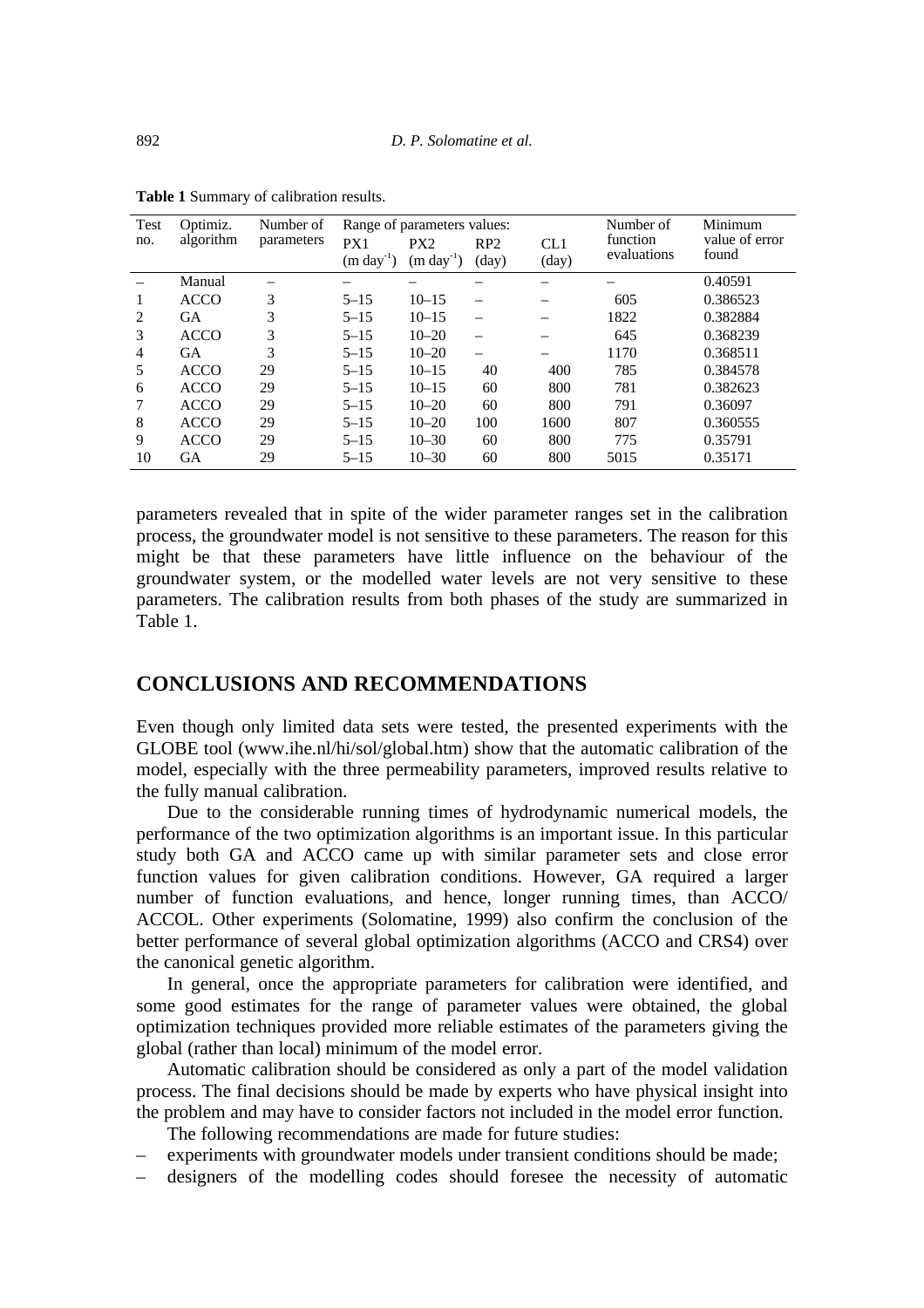calibration and hence include the ability for programs to run unattended, i.e. without user intervention (Solomatine, 1996);

– due to the considerable running times of groundwater models, another important area for future study is the optimal tuning of different algorithms depending on the class of the problem, the duration of one model run, and the total available time for calibration.

**Acknowledgements** The authors are grateful to Professors M. B. Abbott, M. J. Hall and R. K. Price for valuable discussions and advice, and the institute IHE-Delft for supporting this research direction. Special words of gratitude go to IWACO BV and particularly to Ir W. J. Zaadnoordijk who provided the groundwater model code and case study used in this research.

#### **REFERENCES**

- Ali, M. M. & Storey, C. (1994a) Modified controlled random search algorithms. *Int. J. Comput. Math.* **53**, 229–235.
- Ali, M. M. & Storey, C. (1994b) Topographical multilevel single linkage*. J. Global Optimiz.* **5**, 349–358.
- Back, T. & Schwefel, H.-P. (1993) An overview of evolutionary algorithms for parameter optimization. *Evolutionary Comput.* **1**(1), 1–23.
- Brent, R. P. (1973) *Algorithms for Minimization without Derivatives*. Prentice-Hall, Englewood-Cliffs, New Jersey, USA.
- Carrera, J. & Neumann, S. P. (1986) Estimation of aquifer parameters under transient and steady state conditions. 1. Maximum likelihood method incorporating prior information. 2. Uniqueness, stability and solution algorithms. 3. Applications of synthetic and field data. *Wat. Resour. Res.* **22**(2), 199–210, 222–227, 228–242.
- Carrera, J. (1988) State of the art of the inverse problem applied to the flow and solute transport equations. In: *Groundwater Flow and Quality Modelling* (ed. by E. Custodio *et al*.), 549–583. D. Reidel Publ. Company, Dordrecht, The Netherlands.
- Cieniawski, S. E, Eheart, J. W. & Ranjithan, S. (1995) Using genetic algorithms to solve a multiobjective groundwater monitoring problem. *Wat. Resour. Res.* **31**(2), 399–409.
- Dawdy, D. R. & O'Donnell, T. (1965) Mathematical models of catchment behaviour. *J. Hydraul. Div. ASCE* **91**(HY4), 123–137.
- Dixon, L. C. W. & Szego, G. P. (eds) *Towards Global Optimization.* North-Holland, Amsterdam, The Netherlands.
- Franchini, M. & Galeati, G. (1997) Comparing several genetic algorithm schemes for the calibration of conceptual rainfall–runoff models. *Hydrol. Sci. J.* **42**(3), 357–379.
- Goldberg, D. E. (1989) *Genetic Algorithms in Search, Optimization and Machine Learning*. Addison-Wesley, Reading, Massachusetts, USA.
- Hemker, C. J. (1997) Reliability of parameters in automatic calibration (in Dutch). In: *Model Calibration, Proc. Conf. Nederlandse Hydrologishe Vereniging*), Special issue no. 2.
- Huyakorn, P. S. & Pinder, G. F. (1983) *Computational Methods in Subsurface Flow*. Academic Press, New York, USA. Jacobs, D. A. H. (1977) *The State of The Art in Numerical Analysis.* Academic Press, London, UK.
- Johnston, P. R. & Pilgrim, D. H. (1976) Parameter optimization for watershed models. *Wat. Resour. Res.* **12**(3), 477–486.
- Kuczera, G. (1997) Efficient subspace probabilistic parameter optimization for catchment models. *Wat. Resour. Res.* **33**(1), 177–185.

Michalewicz, Z. (1996) *Genetic Algorithms + Data Structures = Evolution Programs*. Springer-Verlag, Berlin, Germany.

- Model Calibration (1997) *Proc. Model Calibration Conference of the Dutch Hydrological Society*. Special issue no. 2., *Nederlandse Hydrologishe Vereniging* (in Dutch).
- Nelder, J. A. & Mead, R. A. (1965) Simplex method for function minimization. *Comput. J.* **7**(4), 308–313.
- Neumaier, A. (1997) http://solon.cma.univie.ac.at/~neum/glopt.html.
- Olsthoorn, T. N. (1995) Effective parameter optimization for groundwater model calibration. *Ground Water* **33**, 42–48.
- Peck, A., Gorelick, S., de Marsily, G., Foster, S. & Kovalevsky, V. (1988) *Consequences of Spatial Variability in Aquifer Properties and Data Limitations for Groundwater Modelling Practice*. IAHS Publ. no. 175.
- Pintér, J. (1995) *Global Optimization in Action*. Kluwer, Amsterdam, The Netherlands.
- Powell, M. J. D. (1964) An efficient method of finding the minimum of a function of several variables without calculating derivatives. *Computer J.* **7**, 155–162.
- Press, W. H., Flannery, B. P., Teukolsky, S. A. & Vetterling, W. T. (1990) *Numerical Recipes in Pascal. The Art of Scientific Computing*. Cambridge University Press, Cambridge, UK.
- Price, W. L. (1983) Global optimization by controlled random search. *J. Optimiz. Theory Appl.* **40**, 333–348.
- Rosenbrock, H. H. (1960) An automatic method for finding the greatest or least value of a function. *Comput. J.* **3**, 175– 184.